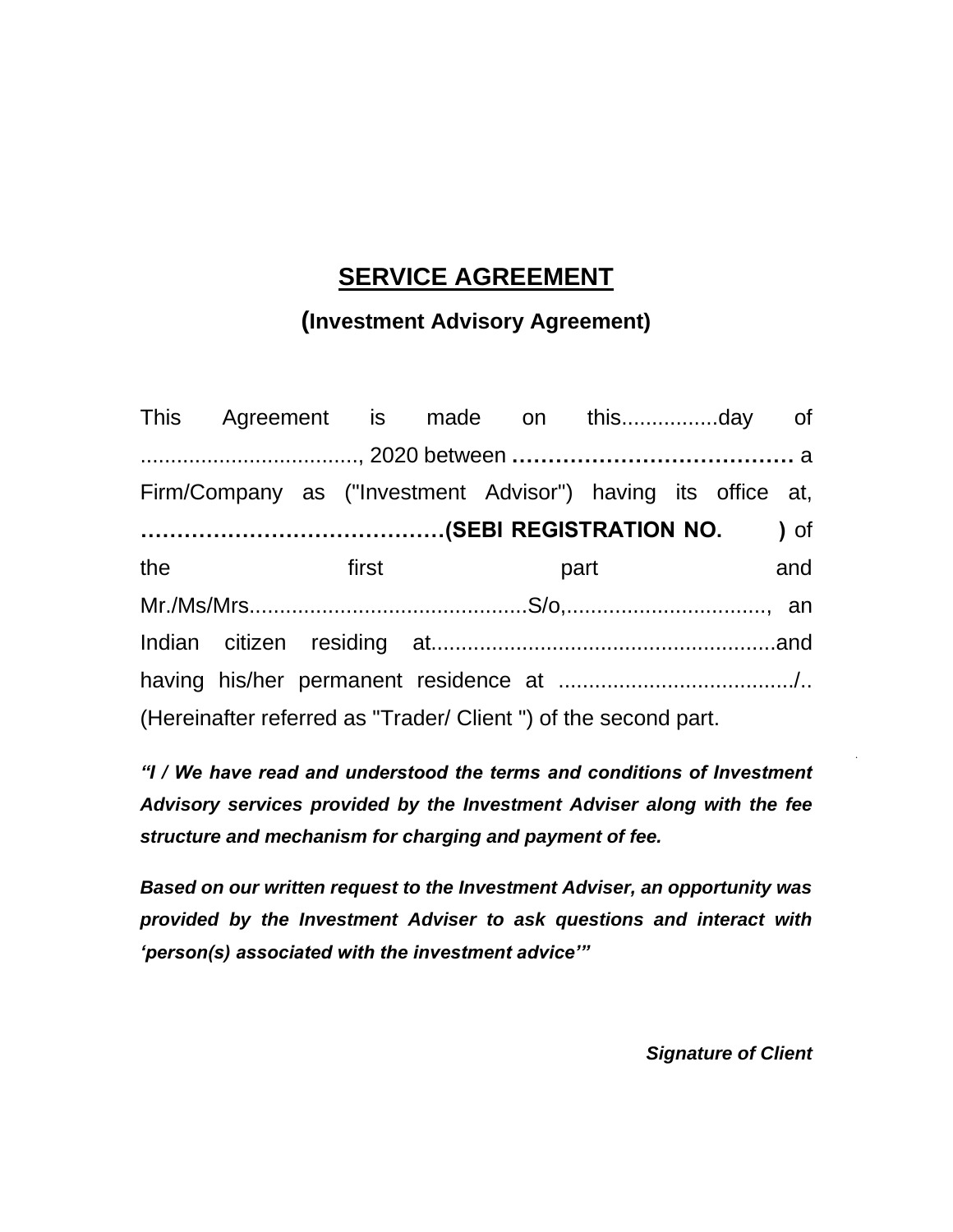#### **WITNESSETH THAT:**

**WHEREAS,** the Investment Advisor is registered as an investment adviser under **SECURITIES AND EXCHANGE BOARD OF INDIA (INVESTMENT ADVISERS) REGULATIONS, 2013** and involved in the advisory services and as of present and foreseeable future specifically in the advisory services in India.

**WHEREAS,** In accordance with the applicable laws, client hereby appoints, entirely at his / her / its risk, the Investment Adviser to provide the required services in accordance with the terms and conditions of the agreement as mandated under Regulation19(1)(d) of the Securities and Exchange Board of India (Investment Advisers) Regulations, 2013.

### **WHEREAS, Investment advisor declares that: -**

- Investment Adviser shall neither render any investment advice nor charge any fee until the client has signed this agreement.
- Investment Adviser shall not manage funds and securities on behalf of the client and that it shall only receive such sums of monies from the client as are necessary to discharge the client's liability towards fees owed to the Investment Adviser.
- Investment Adviser shall not, hold out any investment advice implying any assured returns or minimum returns or target return or percentage accuracy or service provision till achievement of target returns or any other nomenclature that gives the impression to the client that the investment advice is riskfree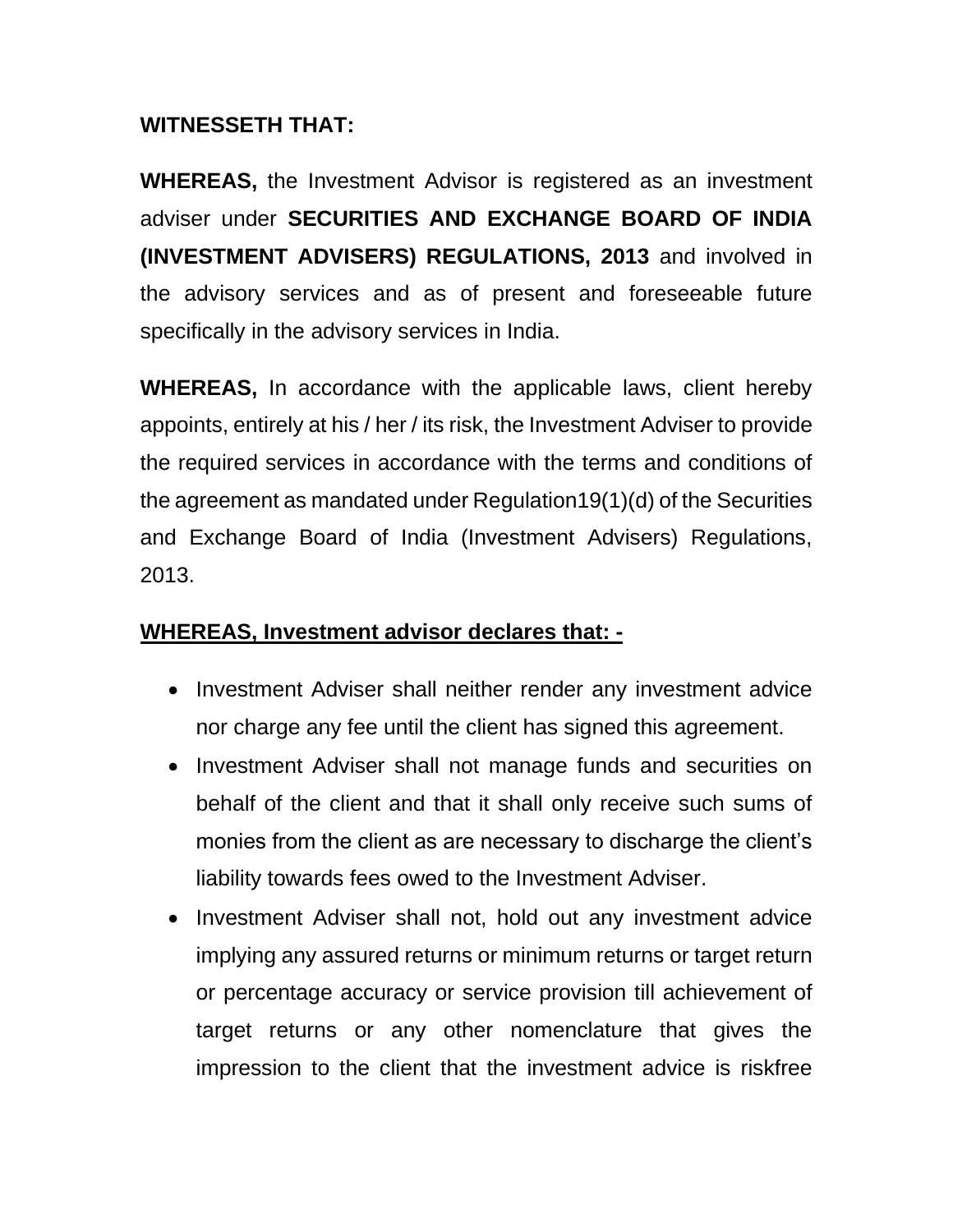and/or not susceptible to market risks and or that it can generate returns with any level of assurance.

**WHEREAS,** functions, obligations, duties and responsibilities of the Investment Adviser towards clients are specified as under:

(a) Investment advisor is duty bound to follow Terms of compliance with the Securities and Exchange Board of India (Investment Advisers) Regulations, 2013 and its amendments, rules, circulars and notifications.

(b) Investment advisor is duty bound to follow Compliance with the eligibility criteria as specified under the Investment Adviser Regulations at all times.

(c) Risk assessment procedure of client including their risk capacity and risk aversion will be provided to the client via email. (d)Reports to clients on potential and current investments will be provided via email.

(e) Investment advisor is duty bound for Maintenance of records i.e. client-wise KYC, risk assessment, analysis reports of investment advice and suitability, terms and conditions document, related books of accounts and a register containing list of clients along with dated investment advice and its rationale in compliance with the Securities and Exchange Board of India (Investment Advisers) Regulations, 2013.

(f) Client will cooperate in audit of the investment advisor; Investment adviser shall conduct yearly audit in respect of compliance with these regulations from a member of Institute of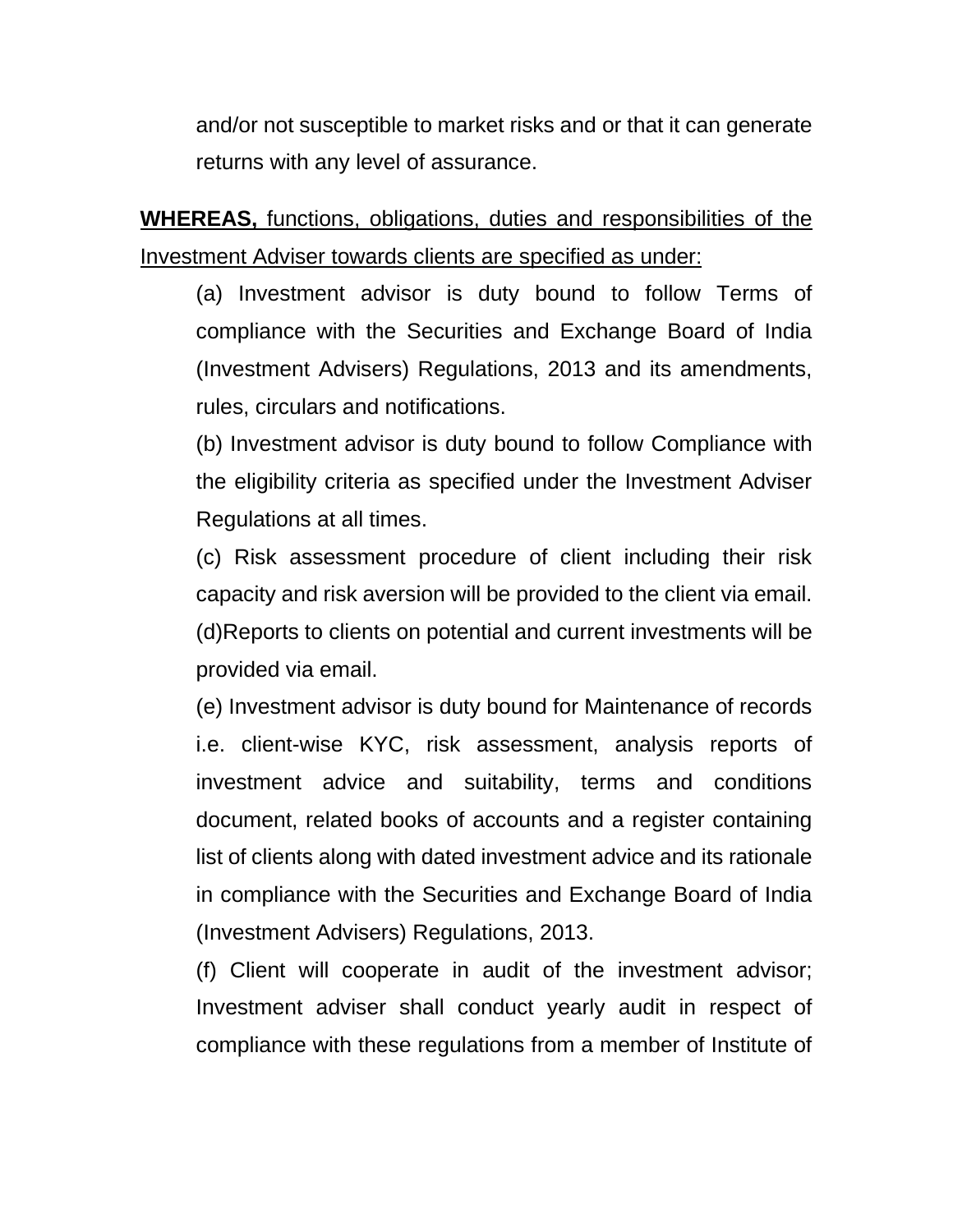Chartered Accountants of India or Institute of Company Secretaries of India

(g) Investment advisor undertakes to abide by the Code of Conduct as specified in the Third Schedule of the Securities and Exchange Board of India (Investment Advisers) Regulations, 2013

**WHEREAS, Investment Adviser shall not incur any liability by reason of any loss, which a client may suffer by reason of any depletion in the value of the assets under advice, which may result by reason of fluctuation in asset value, or by reason of nonperformance or underperformance of the securities/funds or any other market conditions**

**WHEREAS,** the parties hereto desire to enter into this Agreement to define and set forth the terms and conditions of the services of the Trader through the Investment Advisor;

**NOW, THEREFORE,** in consideration of the mutual covenants and agreement set forth below, it is hereby covenanted and agreed by the Investment Advisor and the Trader as follows:

1. That the under mentioned are the details of the services for which this agreement is made with the mutual acceptance of both the parties.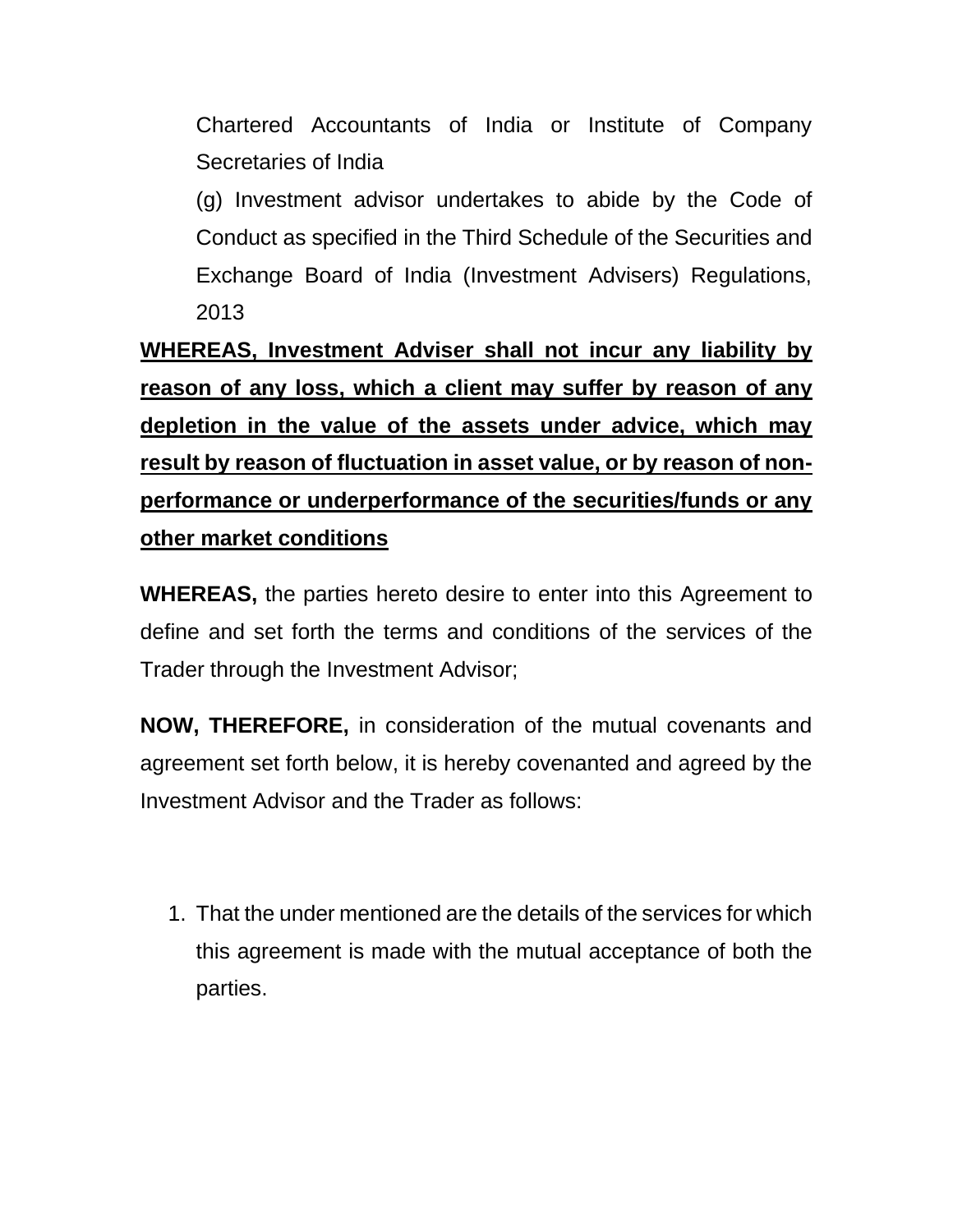| <b>Service Subscription</b>             |  |
|-----------------------------------------|--|
| Validity of advisory services/ Duration |  |
| <b>Current Risk Appetite</b>            |  |
| Mobile No.                              |  |
| Fees charged to the client.             |  |
| Fees specified under Investment         |  |
| Adviser Regulations and relevant        |  |
| circulars issued thereunder             |  |
| Scope of services                       |  |
| Validity of advisory services           |  |

- 2. That the Trader shall provide his/her KYC documents to the Investment Advisor.
- 3. That the Trader understands the scheme of Risk Profiling planned by the Investment adviser and dully accept the same.
- 4. That the Trader shall maintain a separate trading ledger for the tips/call provided by the Investment Advisor, In case the trader trades as per his/her own wish or desire, investment advisor will not be liable for the losses incurred through the trading.
- 5. That the Investment Advisor shall not be held liable for the losses incurred if any, from the tips/calls recommended and assisted by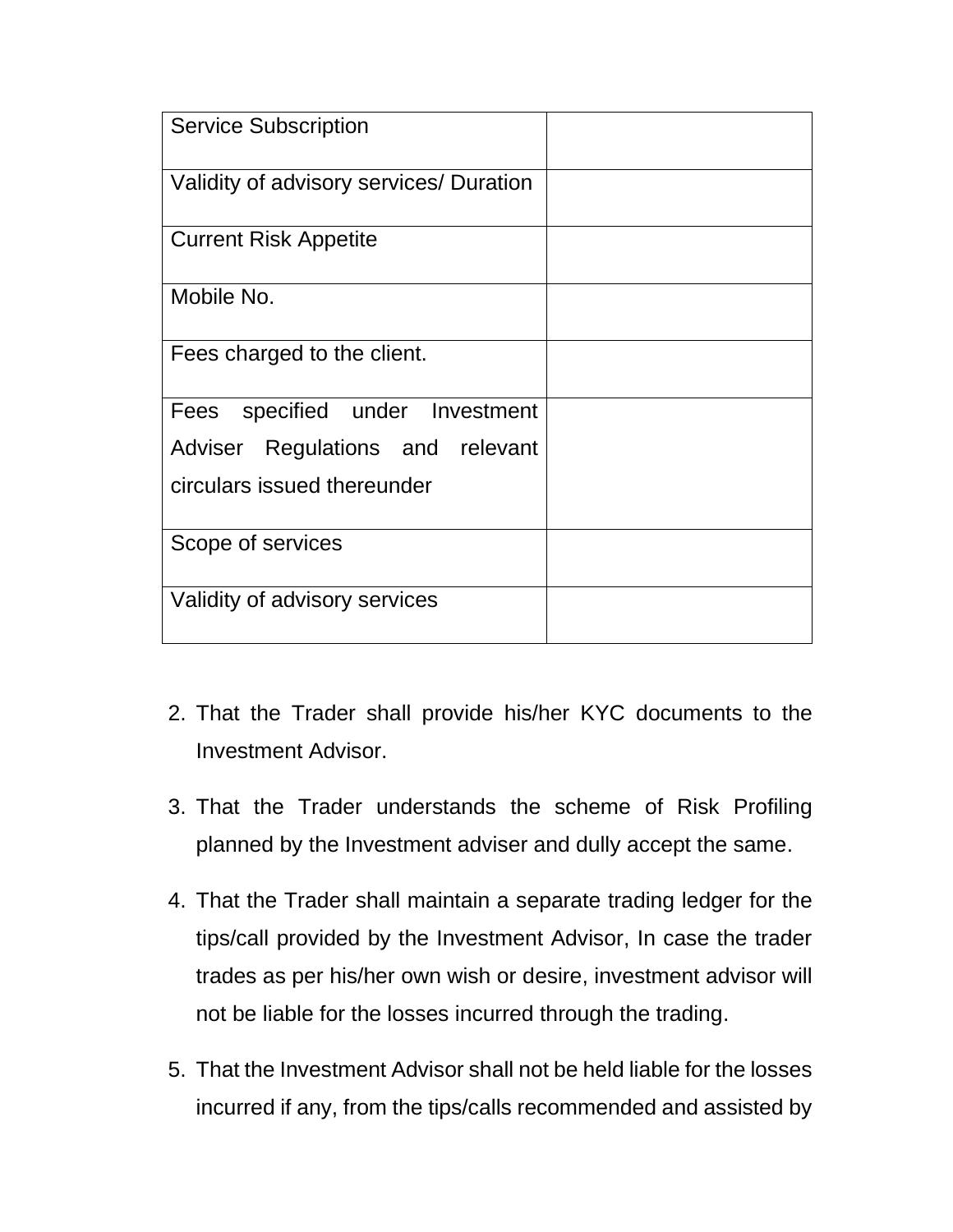the investment advisor since investment in stock or commodity markets is subject to market risk, there is no surety of return or accuracy of any kind is guaranteed.

- 6. That the Investment Advisor **never guarantee or assures profit services**, if in the case of any of the aforementioned guarantee is given by the representative of the investment advisor, it shall be duty of the trader to inform the investment advisor about the same immediately on +91999999999999999, or mail to *support@.com* failing which investment advisor will not be liable for any losses incurred.
- 7. That in the event of Death or Disability of investment adviser undermentioned person will be responsible for ensuring protection of interest of the clients and redressal of clients' claims, including but not limited to

(a) giving notice to all clients of the occurrence of the eventuality and confirmation of having taken charge over by the Obligor

(b) settlement of account with the client (fees payable and/or fees refundable),

(c) completion of transition of any outstanding business to another duly registered investment adviser,

(d) redressal of any outstanding or new disputes / claims of clients.

Name: Address: Pan NO.

8. That the trader is agreed with the condition that the service for which this agreement is executed **does not** covers any **REFUND**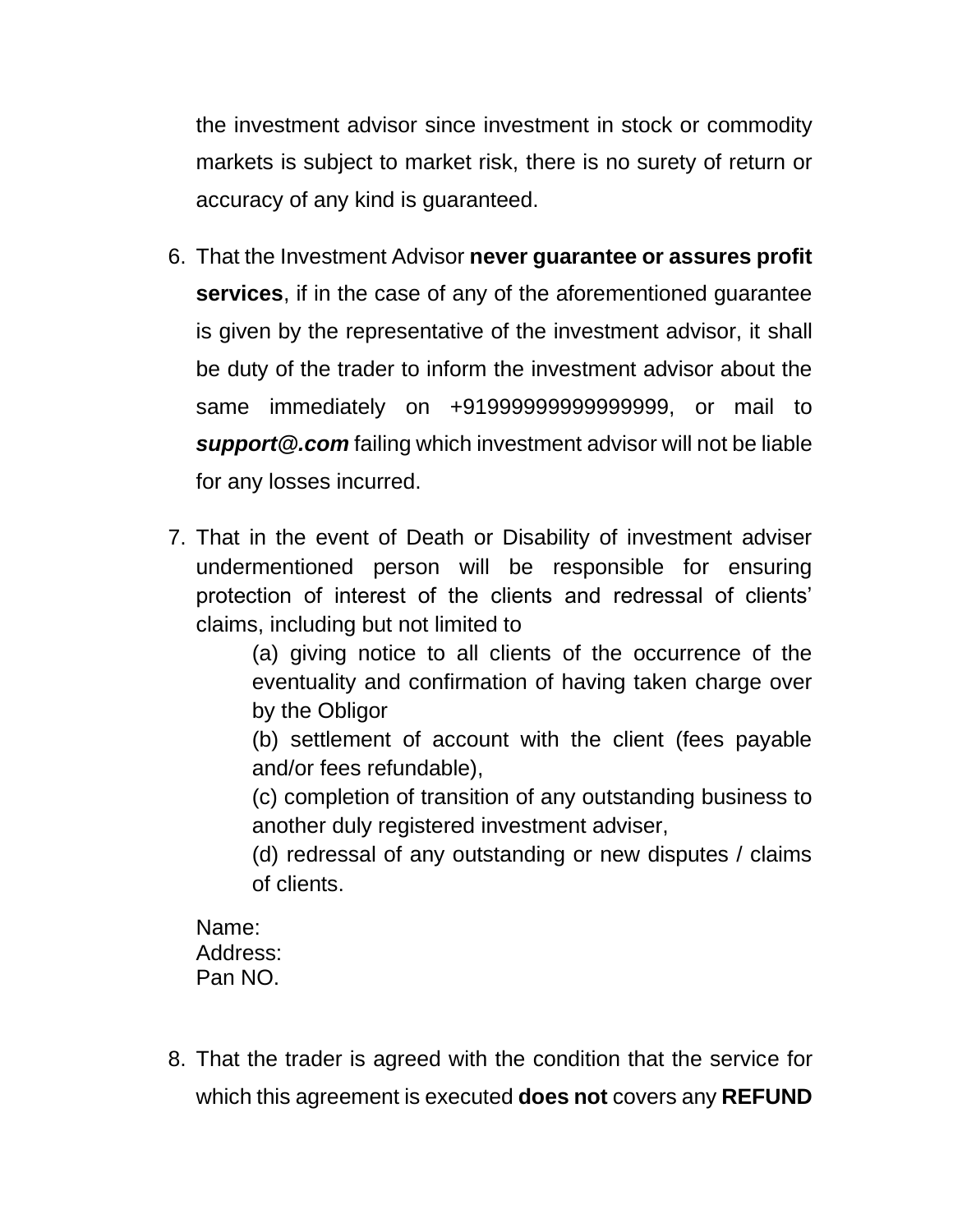**POLICY**, therefore in the case where trader suffers losses in the stock market, investment advisor will not be liable for the refund demanded by the trader.

- 9. That, Investment Adviser shall be responsible for maintenance of client accounts and data as mandated under the Securities and Exchange Board of India (Investment Advisers) Regulations, 2013.
- 10. That in the compliance to the Goods & Services Tax (GST), it is the duty of the trader to provide his/her GSTIN Number to the investment advisor.
- 11. That, Investment Adviser declares that it shall not seek any power of attorney or authorizations from its clients for implementation of investment advice.
- 12. That the both the parties are bound to follow the rules and regulations provided in the Anti Money Laundering Act 2002, failing which this Agreement shall be declared null and void without any refund to the trader.
- 13. That disclaimer and disclosure of the services which will be provided by the investment advisor and Terms of fees and billing, the quantum and manner of payment of fees for investment advice rendered and Fee modalities and periodicity, are attached with this agreement and marked as **ANNEXURE-A**.
- 14. That investment advisor agreed and bound by the provisions of law:-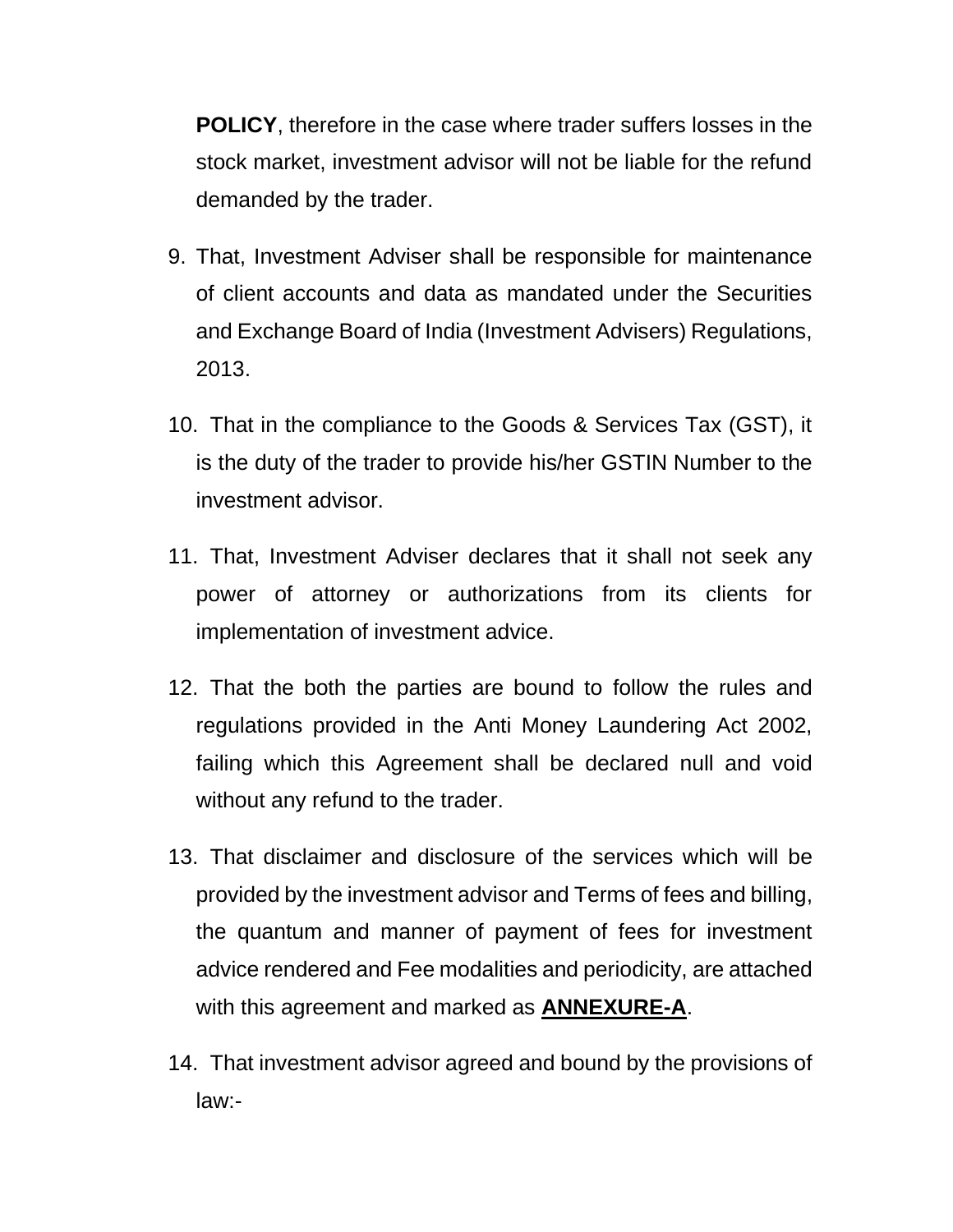(1) An individual investment adviser shall not provide distribution services.

(2) The family of an individual investment adviser shall not provide distribution services to the client advised by the individual investment adviser and no individual investment adviser shall provide advice to a client who is receiving distribution services from other family members.

(3) A non-individual investment adviser shall have client level segregation at group level for investment advisory and distribution services.

(4) Investment adviser shall maintain an arm's length relationship between its activities as investment adviser and distributor by providing advisory services through a separately identifiable department or division.

(5) Compliance and monitoring process for client segregation at group or family level shall be in accordance with the guidelines specified by the Board."

- 15. **Amendments –** The agreement may be amended by mutual written consent of the parties.
- 16. **Termination**  This Agreement may be terminated under the following circumstances, namely-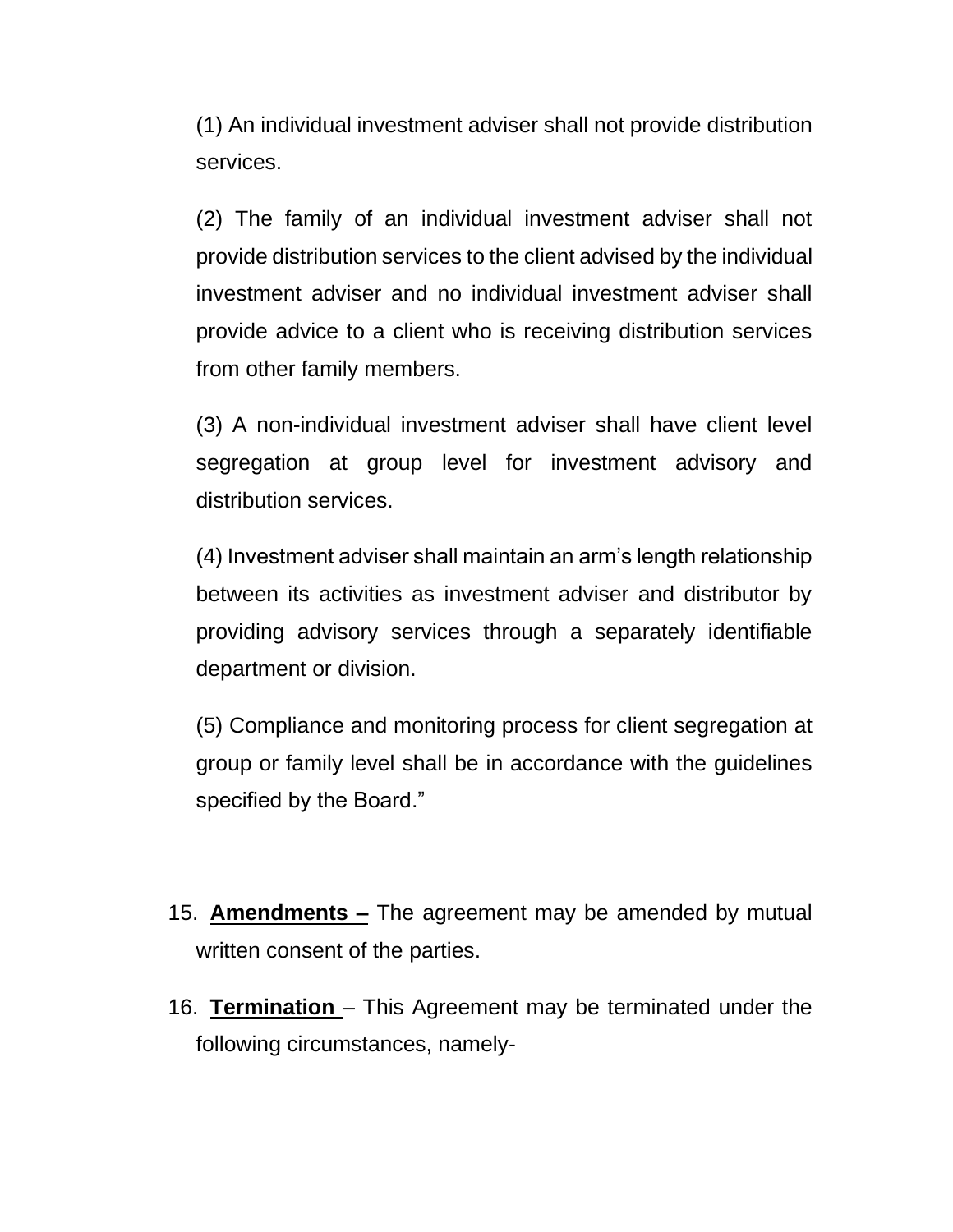(a) Voluntary / mandatory termination by the Investment Adviser.

(b) Voluntary / mandatory termination by the client.

(c) Suspension/Cancellation of registration of Investment Adviser by SEBI.

(d) Any other action taken by other regulatory body/ Government authority.

In case of a voluntary termination of the agreement, the client would be required to give a 30 days prior written notice while the Investment Adviser would be required to give a 30 days prior written notice.

In case of suspension of the certificate of registration of the IA, the client may be provided with the option to terminate the agreement.

# **Implications of Amendments and termination: The implications of Amendment,**

Investment Adviser to clearly declares that it is carrying on its activities independently, at an arms-length basis with its related parties.

Investment Adviser shall be responsible to resolve the grievances within the timelines specified under SEBI circulars.

### 17. **Severability**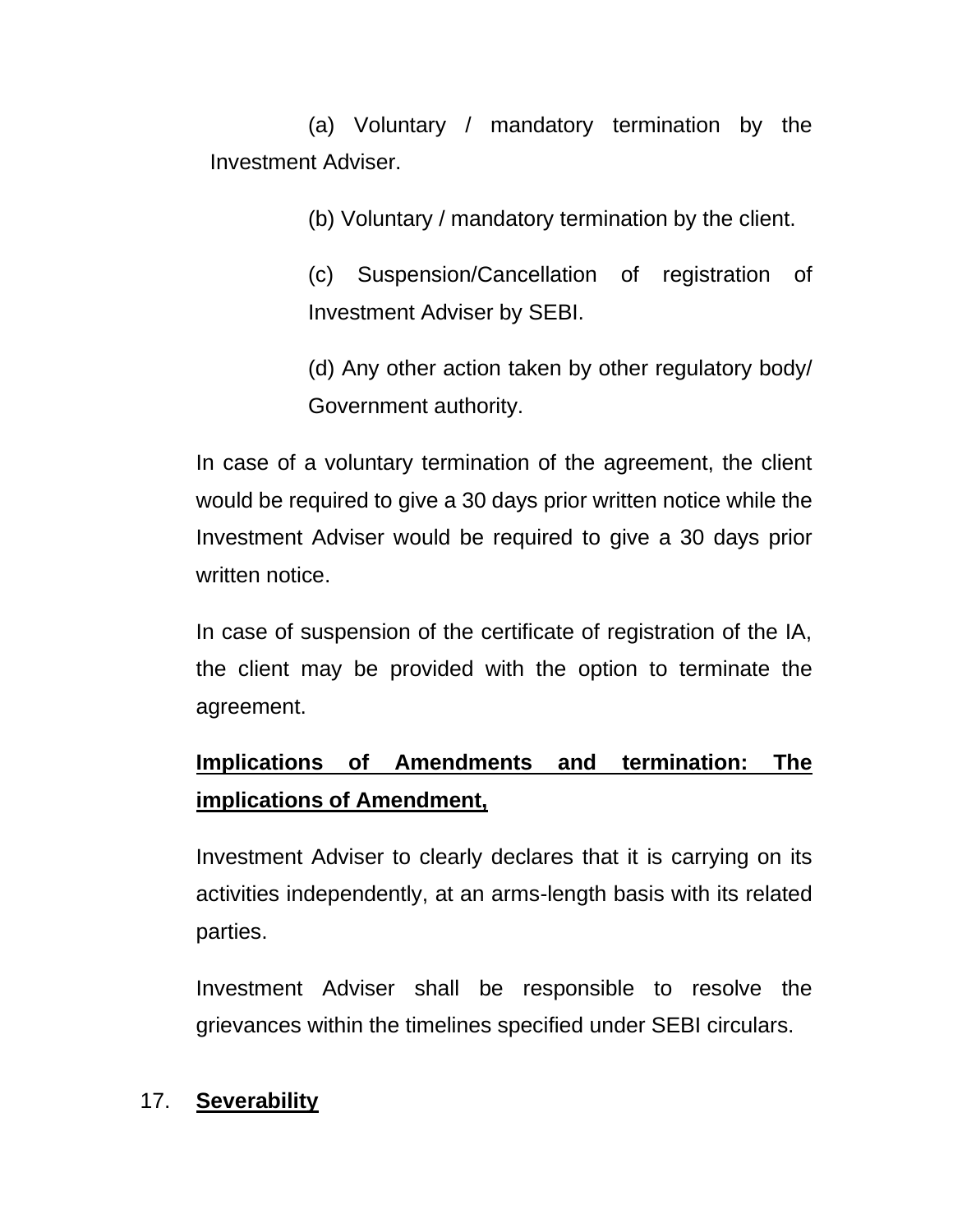That, If any provision of this Agreement shall be held or made invalid by a court decision, statute, rule or otherwise, the remainder of this Agreement shall not be affected thereby

#### 18. **Force Majeure.**

That, The Investment Adviser shall not be liable for delays or errors occurring by reason of circumstances beyond its control, including but not limited to acts of civil or military authority, national emergencies, work stoppages, fire, flood, catastrophe, acts of God, insurrection, war, riot, or failure of communication or power supply. In the event of equipment breakdowns beyond its control, the Advisor shall take reasonable steps to minimize service interruptions but shall have no liability with respect thereto.

18 That In the event of any dispute or this Agreement over the interpretation of any of the terms hereinabove contained or any claim of liability of any part the same shall be referred for decision of third party arbitrator appointed by investment advisor who will be the **retired judge or a prominent personality whose jurisdiction will be based in Indore** for arbitration either by him or his nominee. The decision of the said arbitration shall be conclusive and, binding on all the partners.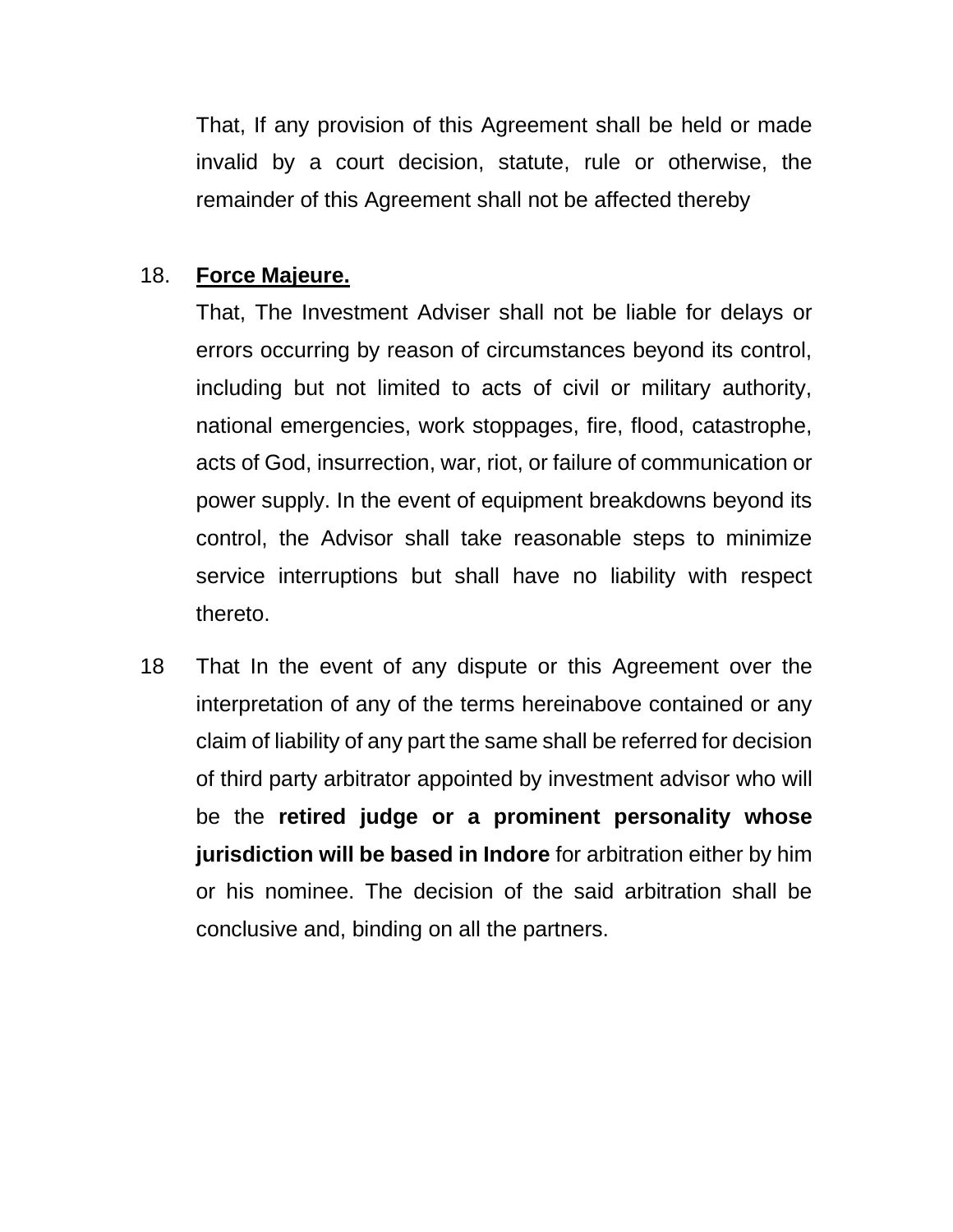IN WITNESS WHEREOF, I ..................................., acknowledge that I am well conversant with the terms and conditions of the agreement. The Agreement has been read over and explained to me in Hindi and I have understood the contents thereof.

I have read, understood and accept this offer and the terms and conditions, and agree to be bound by the terms and conditions of Agreement as outlined therein.

यह कि, यह अनुबंध हमे हिंदी पढ़ कर समझाया व सुनाया गया है।

अतः यह हम दोनों पक्ष यह अनुबंध-लेख हमारे हित में राजीखुशी से, सोच-समझकर, स्वस्थचित्तावस्था, में पूर्ण होश-हवास, बगैर किसी दबाब के निम्नलिखित गवाहों के समक्ष आज दिनांक को निष्पादित कर दिया है, ताकि प्रमाण रहे व वक्त जरूरत काम आवे।

Signature:

Trader's Name:

Signature:

Representative of the Firm: Mr. /Ms.